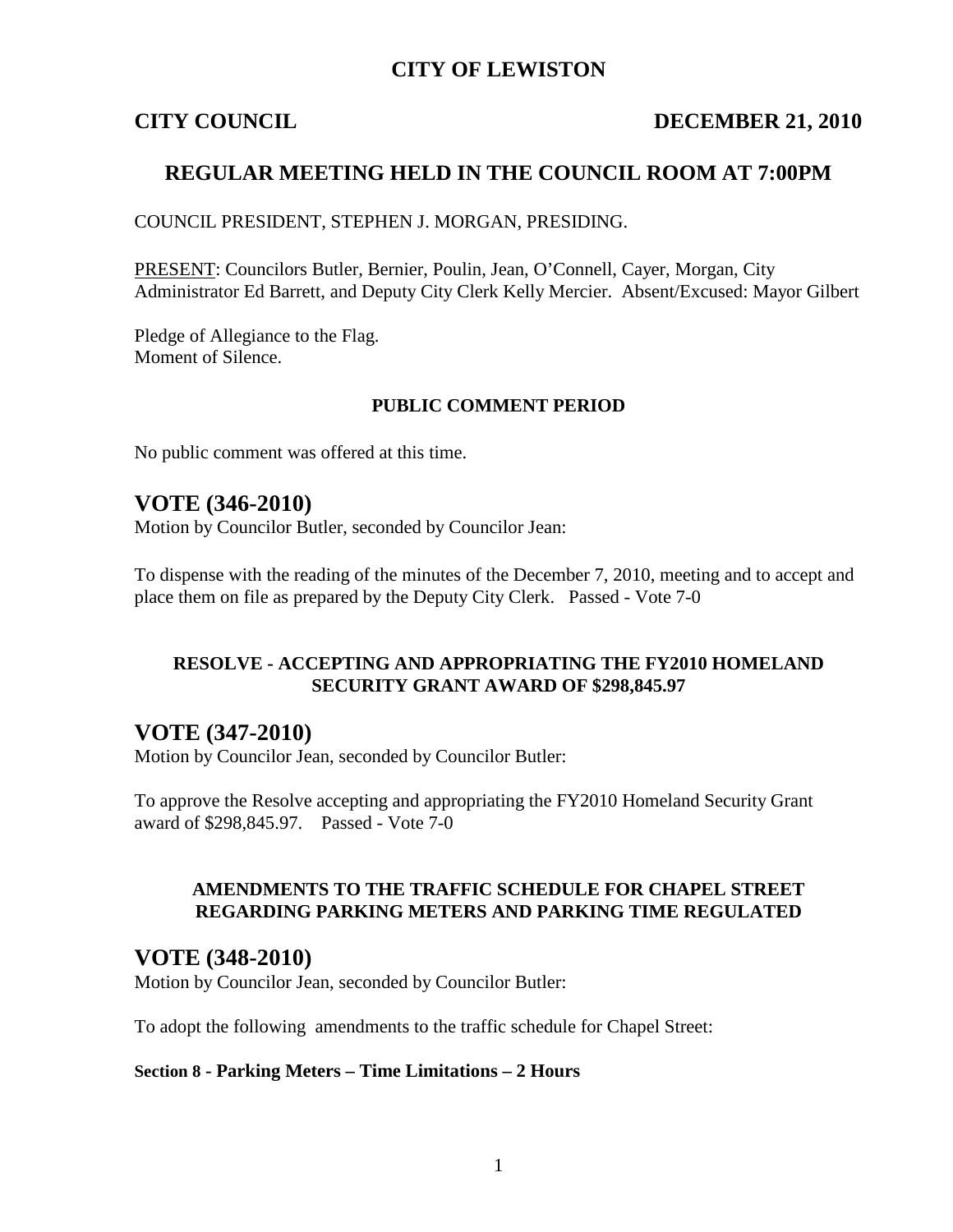CHAPEL STREET 15 parking spaces on the westerly side between Lowell Street and Main Street.

## **Section 32 – Parking Time Regulated Monday through Friday – 2 Hours – 9:00 A.M. to 6:00 P.M.**

CHAPEL STREET On the westerly side beginning at a point 95' from the northwest corner of Chapel St and Main St and extending northwesterly on Chapel St a distance of 395' (to create 13 delineated perpendicular parking spaces excluding driveway and hydrant areas) Monday – Friday 9:00 AM to 6:00 PM.

NOTE: (Additions are underlined; deletions are struck-out).

Passed - Vote 7-0

## **AMENDMENTS TO THE TRAFFIC SCHEDULE FOR CHESTNUT STREET REGARDING LOADING ZONES AND PARKING METERS**

# **VOTE (349-2010)**

Motion by Councilor Jean, seconded by Councilor Butler:

To adopt the following amendments to the traffic schedule for Chestnut Street:

### **Section 3 – Loading Zones**

| <b>CHESTNUT STREET</b>                                  | Odd numbered side southerly side between Lisbon St & Canal St<br>Alley $-2$ spaces, 30 minutes 6:00 AM to 12 PM |
|---------------------------------------------------------|-----------------------------------------------------------------------------------------------------------------|
| Section 8 - Parking Meters – Time Limitations – 2 Hours |                                                                                                                 |
| <b>CHESTNUT STREET</b>                                  | 2.7 parking spaces on the southerly side between Canal Street and<br>Lisbon St.                                 |
| <b>LISBON STREET</b>                                    | 6 parking spaces on the easterly side southerly from the<br>intersection with Chestnut St.                      |
|                                                         | <u>6 parking spaces on the westerly side southerly from the</u><br>intersection with Chestnut St.               |

NOTE: (Additions are underlined; deletions are struck-out).

Passed - Vote 7-0

# **PUBLIC HEARING ON A NEW LIQUOR LICENSE APPLICATION AND SPECIAL AMUSEMENT PERMIT FOR VYBZ NIGHTCLUB & LOUNGE**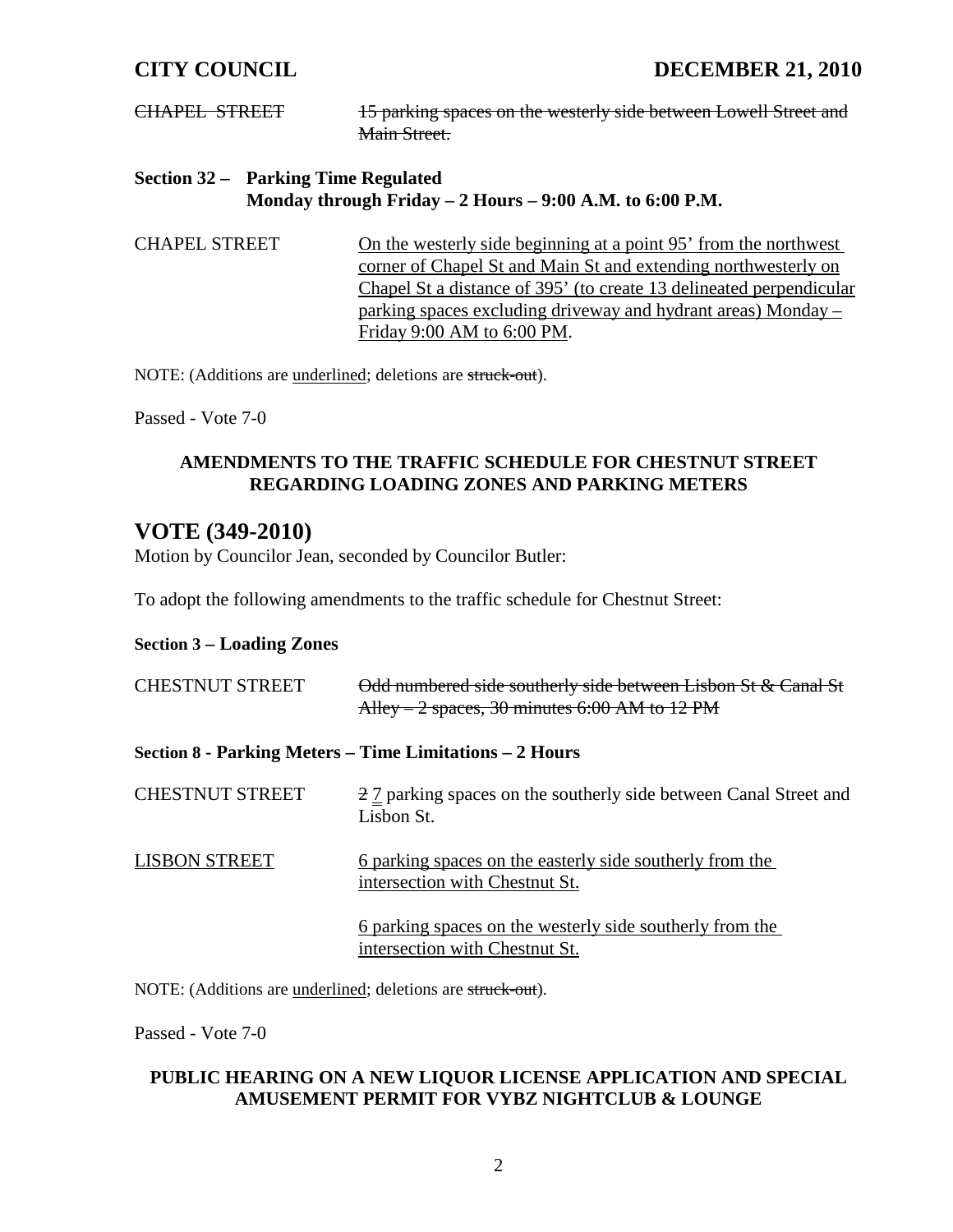Council President Morgan opened the hearing to receive citizen input and comment. No members of the public spoke for or against this item. Council President Morgan then closed the hearing.

# **VOTE (350-2010)**

Motion by Councilor Jean, seconded by Councilor Bernier:

To authorize the City Clerk's Office to approve a new liquor license application and special amusement permit for Vybz Nightclub & Lounge, 347-353 Lisbon Street. Passed - Vote 7-0

## **PUBLIC HEARING AND FIRST PASSAGE FOR AN AMENDMENT TO THE BUSINESSES ORDINANCE REGARDING DEFINITIONS FOR SHELTERS, LODGING HOUSES AND BOARDING HOUSES**

Council President Morgan opened the hearing to receive citizen input and comment. No members of the public spoke for or against this item. Council President Morgan then closed the hearing.

# **VOTE (351-2010)**

Motion by Councilor Cayer, seconded by Councilor Jean:

That the proposed amendment to the City Code of Ordinances, Chapter 22 "Businesses", Article I. "In General", Section 22-2, Definitions, receive first passage by a roll call vote and that the public hearing on said ordinance be continued to the next regular City Council meeting. Passed - Vote 7-0

# **RESOLVE - APPROVING THE PURCHASE AND SALE AGREEMENT FOR 81 LINCOLN STREET REAR**

# **VOTE (352-2010)**

Motion by Councilor Butler, seconded by Councilor Jean:

To approve the Resolve approving the Purchase and Sale Agreement for 81 Lincoln Street Rear. Passed - Vote 6-1 (Councilor Bernier opposed)

# **REPORTS AND UPDATES**

Councilor Poulin mentioned that School Superintendent Leon Levesque attend his last School Committee meeting and that he had reported that he did a preliminary lay out the budget for the upcoming year and said that the city share of the budget should remain the same as last year.

# **APPOINTMENT TO THE 911 COMMITTEE**

Councilor Cayer announced that he had resigned from serving on the 911 Committee when he learned that a family member was hired to work for the Lewiston-Auburn 911 Communications Center.